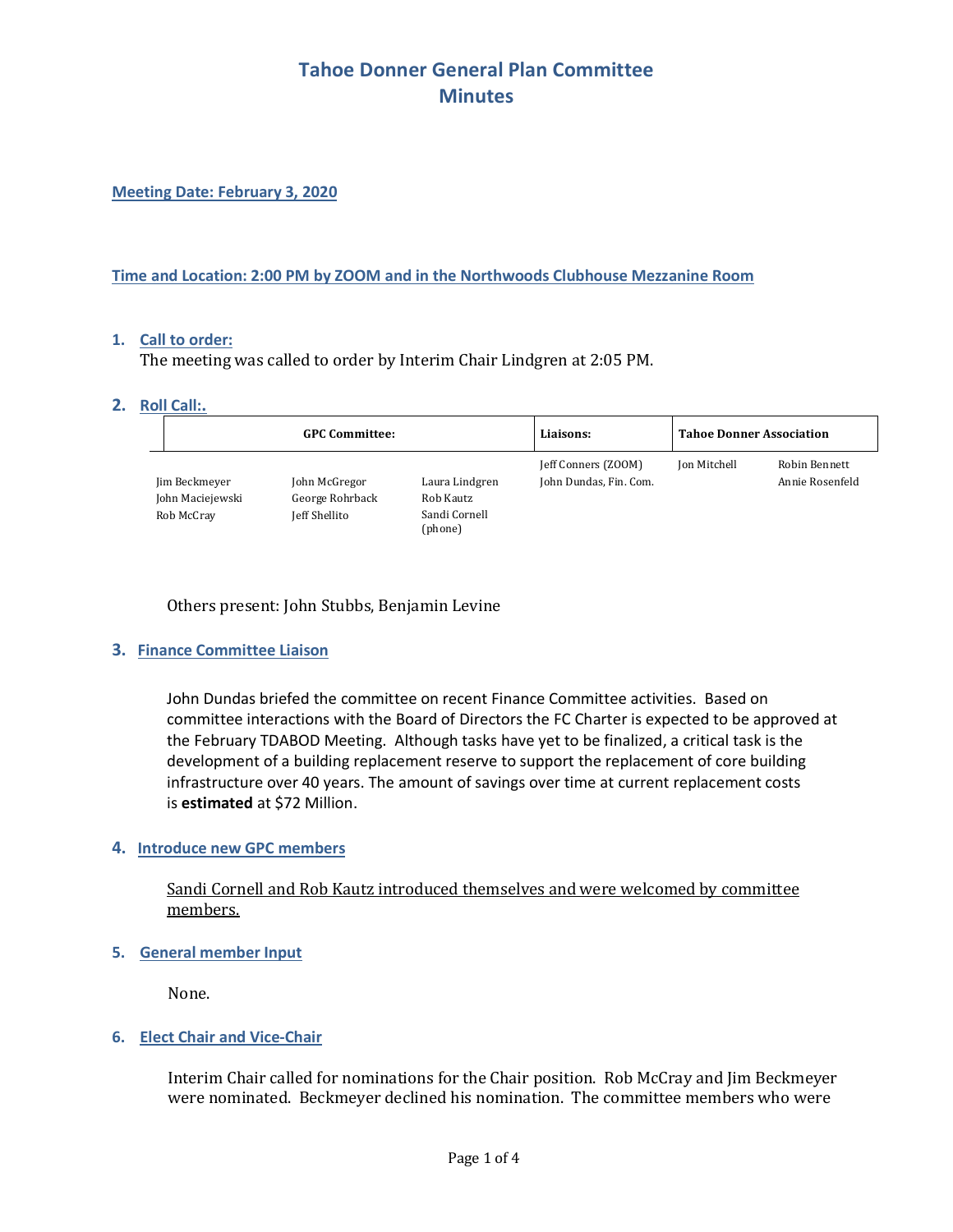present agreed to dispense with a secret ballot and McCray was elected unanimously by those present in the meeting. 

McCray assumed the Chair position and called for nominations for Vice Chair. Lindgren was the only nominee. Secret balloting was dispensed with and Lindgren was unanimously elected by those present. In a subsequent discussion of a GPC-to-Finance Committee liaison, Lindgren volunteered and was appointed the committee (Macjiewski/Shellito – approved unanimously by those present).

## **6. Sub Committees: describe status (e.g., active, inactive, almost completed, in abeyance, awaiting guidance, etc.) and discuss membership, appointment and selection process**

The Committee engaged in a thorough discussion of the status and future of GPC subcommittees under the revised committee charter and Board direction that the "the purpose of the GPC shall be to assist management in maintaining the General Plan." This is in contrast to the prior charter which stated that the GPC was responsible for maintaining the General Plan.

In addition to the charter change, the committee understands that the Board is concerned about the burden imposed by committee activities on management time. Without taking any specific action to modify or disband the existing subcommittees, all sub-committees except DHSki Lodge and Trails & Open Space shall suspend operations that require management support. Both exceptions have management leadership and support.

The committee recognizes that there may be a need for subcommittee action in the future as management takes charge of planning and projects.

John Stubbs (Trout Creek) and John McGregor (Golf) were present and participated in the conversation. The Trout Creek project is scheduled for completion in approximately two weeks and the golf course greens 2020 closure provides additional time for management to determine how to address the longer-term needs of that facility.

Benjamin Levine informed the committee that the Trails & Open Space master plan update during the summer of 2020. Also, based on conversations with management and the board it is possible that it may be established as a stand-alone group rather than continuing as a subcommittee of GPC. This will be a topic of future discussion.

## **7. GPC Goals for 2020, and impact of new charter on committee activities and goals**

Committee members engaged in a discussion of committee goals for 2020. A separate document defines the goals more explicitly and is subject to committee approval. The discussion identified the following key elements:

- Recommendation on the DHSki Lodge project by May 2020.
- Establish structural and procedural protocols for effective GPC/Management interaction and communications.
- Focus on the elements and structure of a Tahoe Donner General Plan (by whatever name) that can be continuously maintained by management with the assistance of GPC, including elements that are not amenity specific, such as safety, fire, and circulation/transportation.